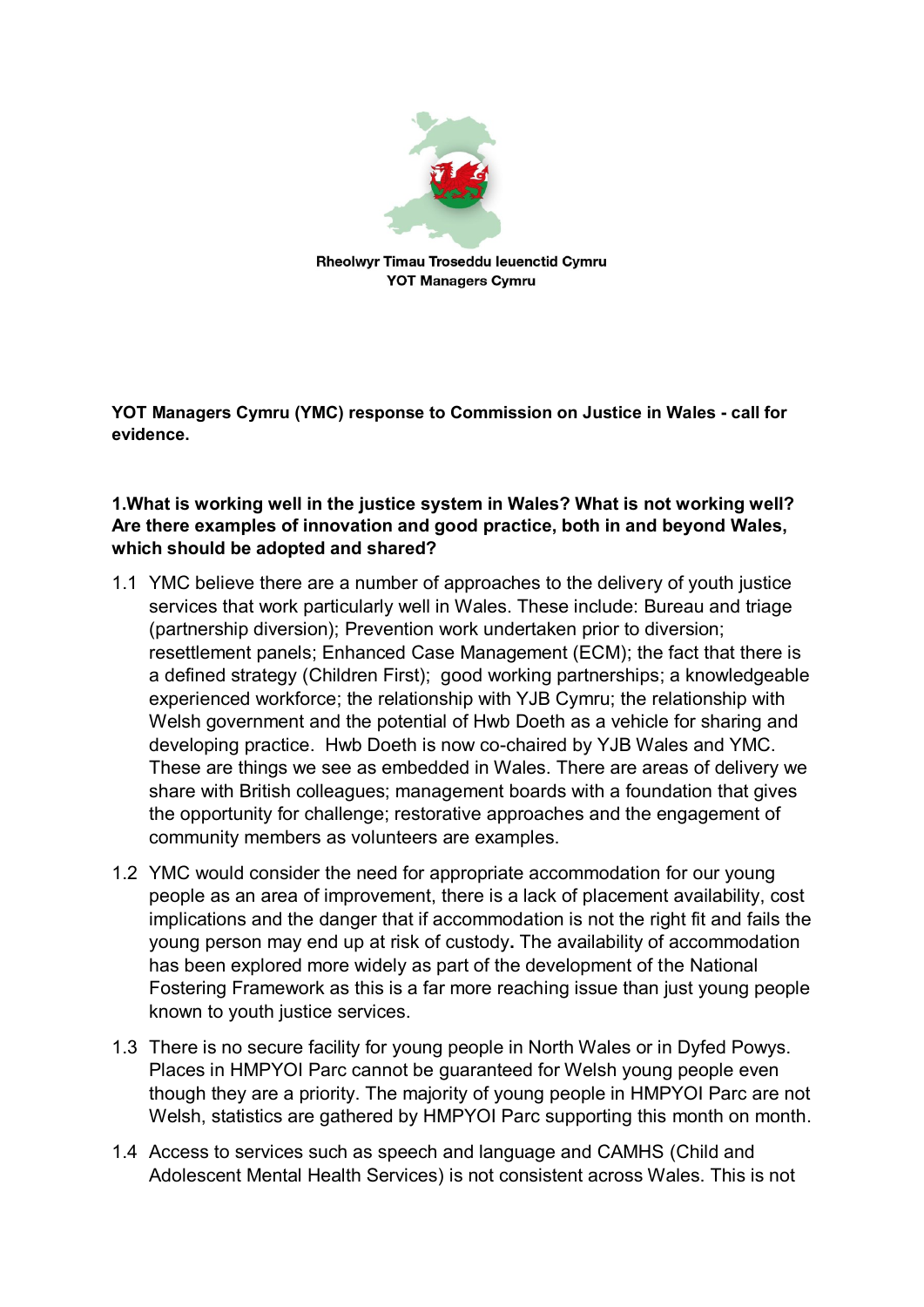just for children and young people in the criminal justice system but also other vulnerable groups. A recent survey of YOT's was completed for Welsh Government to compare with the views of service providers. This along with the WG report "Mind over Matter" shows the continuing need for improvement of mental health provision for children and young people.

- 1.5 YJB Key Performance Indicators focus on a reduced statutory cohort and needs to acknowledge the work that goes on with the growing cohort of children and young people who are diverted away from the system which results in the reduction of first time entrants. This has been confirmed by the recent HMIP thematic inspection of out of court disposals published March 2018.
- 1.6 It is the view of YMC that the justice system as a whole is feeling disjointed. This is likely to be the result of demands on partner agencies and the focus possibly becoming inward looking and protectionist with funding reducing for everyone year on year.
- 1.7 There are Welsh Language unmet needs in both the community and the secure estate.

## **2.What are the economic, social, geographical, technological, constitutional and other barriers to improvement and how could these be overcome?**

- 2.1 There is an over-reliance on grant funding and this grant funding can be confirmed late in the financial year. YMC have experience of the impact this has on planning, staff motivation and difficulties retaining staff. An example of this is In the Vale of Glamorgan where this year two prevention workers and a parenting coordinator left the service as a result of grant uncertainty. This was a combination of the late confirmation of the YJB grant and the WG flexible funding pilots which includes the "Promoting Positive Engagement in children and young people at risk of offending" grant which Welsh YOT's rely on for prevention and diversion work.
- 2.2 Research shows the numbers of young people that we work with who experience multiple Adverse Childhood Experiences, across Wales work is developing to address the complex needs that can result. In South Wales the Police and Crime Commissioner has prioritised this work in partnership with YJB Wales piloting a trauma informed approach which targets both early recognition of ACE and an enhanced approach to those children and young people with prolific offending patterns.
- 2.3 Welsh YOTs report on and work within devolved and non-devolved situations, the YJB key performance indicators reflect this with Welsh YOT's providing performance data on four additional indicators than our English colleagues. These services are about accessing services and this area remains a challenge. There remains a lack of access to health records for YOT assessments and with a reduction of health input to YOT's in Wales this has exacerbated the situation. Lack of eg apprenticeships that our young people can apply for. So many of our young people have fewer than 5 GCSEs when they leave school. Many YOT's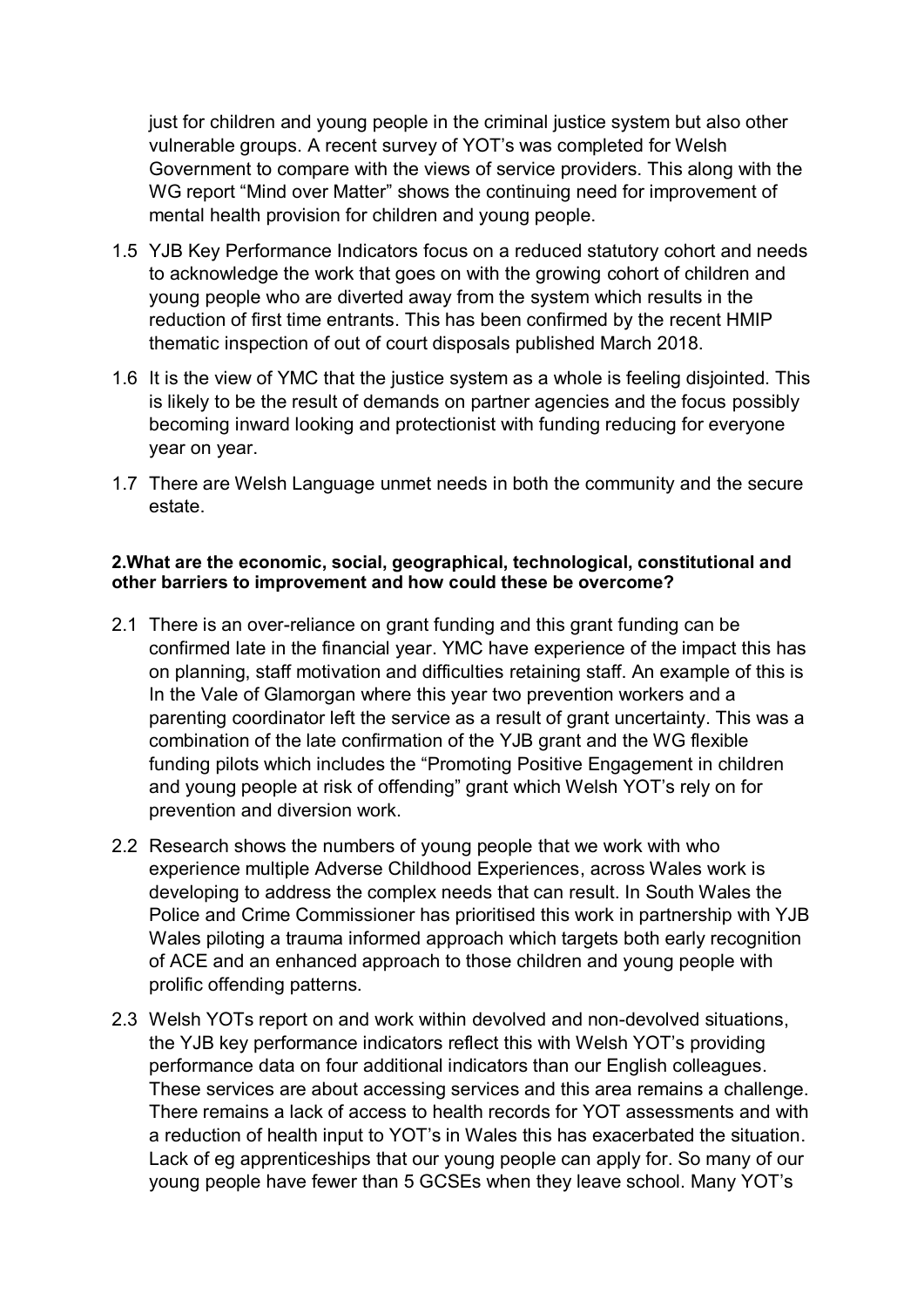across Wales need to better capture the education challenges and achievements of our children and young people. (Estyn thematic inspection)

- 2.4 YMC are of the opinion that not measuring prevention/early intervention/diversion services provided by YOTs is a mistake and it does not sit well with Social Services and Wellbeing (Wales) Act. Capturing the work of out of court disposals was a recommendation made by HMIP to the Ministry of Justice in the recent thematic inspection.
- 2.5 The YOT data base was designed for the reporting required by the YJB and does not currently assist local reporting for prevention interventions. There are further technological issues eg no wifi in certain areas. This has a huge impact on the digital world in practice
- 2.6 YMC acknowledge that change can be good but there is so much change taking place at the moment eg court closure and possible virtual courts, possible local authority boundary change
- 2.7 YMC believe that YOT's influence or the voice of Welsh YOT's has diluted over the years. There is no consistency as to where YOT's sit within local authorities ie which directorate or the portfolio being managed by the YOT manager which can lead to a lack of strategic direction. This was evidenced by a survey completed by all YOT managers in Wales when YMC reviewed its constitution earlier this year

## **3.What problems face the people who work within the justice system in Wales (including policing, prosecution, courts, prisons and probation) and the people who are affected by it?**

- 3.1 The reduction in courts results in families having to travel to central courts increasing time and cost. This is a reduction in access to local justice for all involved. Online pleas can be frightening and confusing for young people. Recent research on digital courts (2017) refers to the possible entering of the wrong plea and the lack of legal advice. These changes may also have possible impact on the legal profession as well as the young people as demand for legal services reduces.
- 3.2 Custody remains a problem despite or as a result of reduced numbers entering the secure estate. There are few local facilities, there can be problems matching placements with the programme delivery or therapeutic needs of the young person. Transition from youth to adult remains unsatisfactory. There is work ongoing with HMPPS colleagues reviewing youth to adult transition and the work in custody for young adults which evidences the gaps in service.
- 3.3 For those working within YOTs there remains no specific registration requirement, no recognition of the skills. This is currently an area the YJB is looking at but has been for several years with little change. There is the need as mentioned previously to get YOT prevention work recognised and valued.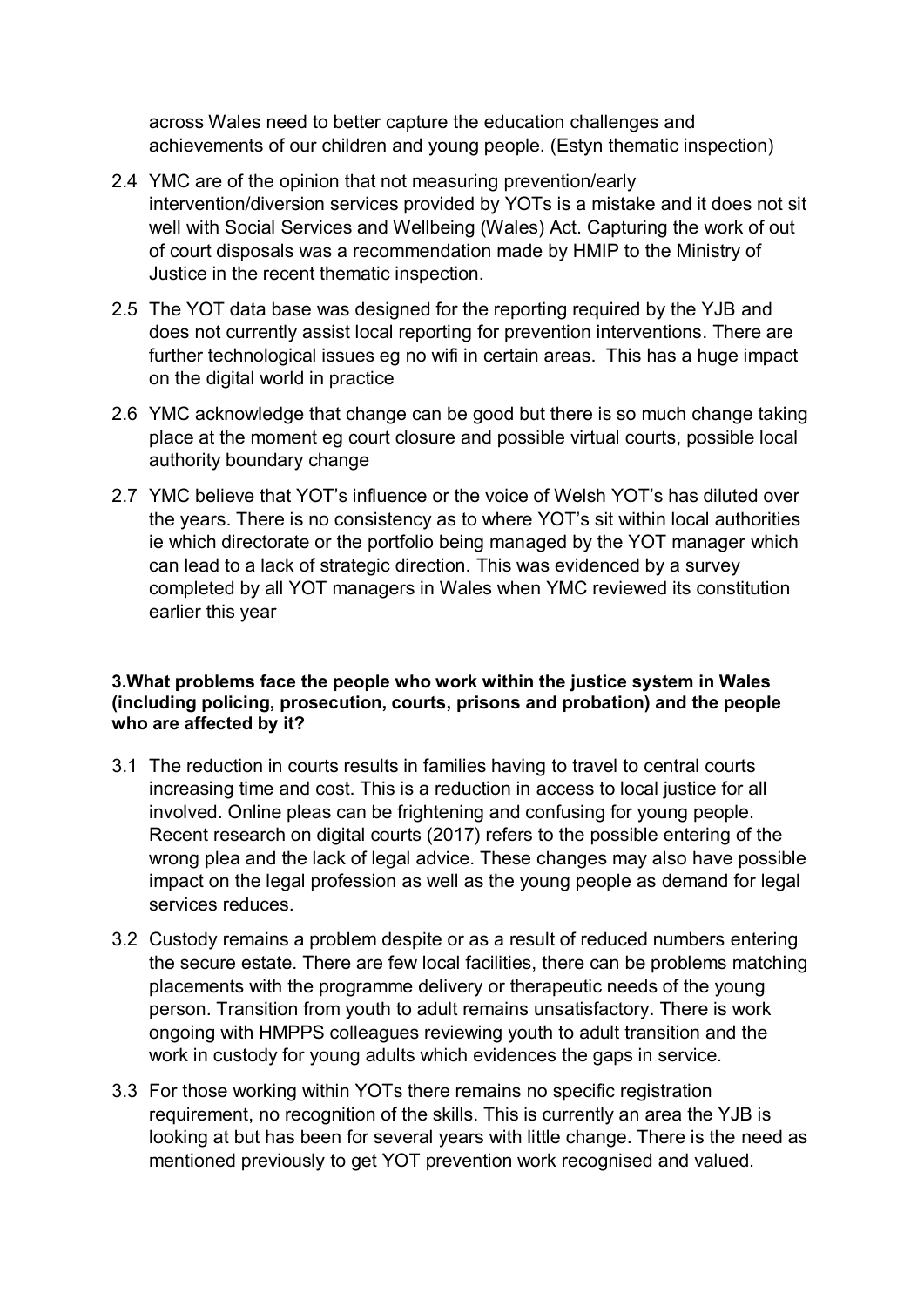3.4 Secondment arrangements for partnership staff are changing where staff contribution is being pulled back to home agencies and financial contribution reducing. An example of this is the reduction in Probation Officer time within YOT's as a result of the HMPPS review.

#### **4.Does the justice system in Wales currently provide access to all who require its services, including advice? How would you improve access to justice in Wales?**

- 4.1 There is a differing picture across Wales in terms of referral pathways depending on the directorate that the YOT sits within, the relationship with partners etc. The approach to the acceptance of self-referrals differs across Wales. Some YOTs are part of another agencies delivery plan providing a specialist input. However processes and procedures are in place to allow access to Youth Justice. Lots of what we do is diversion from the formal justice system, the work is still done.
- 4.2 Some YOT's have adopted a screening tool for those children and young people referred for early intervention/prevention and others use asset plus for all children and young people known to the service. Some areas are more embedded in Childrens services and early help services than others. The PPE business cases show the different approaches that have evolved, all of them aiming to meet local need through local processes and partnership relationships. Some work within Looked After Children protocols by dedicating a physical staff member to work within the protocol, others work with TAF colleagues to ensure those at high risk of entering the youth justice system are referred to the YOT by early help colleagues guarding against duplication.

# **5.What impact has devolution had on the justice system in Wales? What impact do you believe devolution will have in the future?**

- 5.1 WG do not appear to be joined up in terms of youth justice. Different organisations are working to differing targets. The point of SSWB Act was to bring delivery together but YMC believe this has not been achieved to date.
- 5.2 Welsh YOTs report more information than English YOTs as they report specifically on access to devolved service. Should enable YOTs to lever more resource? Access to services does not seem to have improved as a result of this reporting framework and the reporting itself is flawed eg only statutory involvement is reported.
- 5.3 There have been Wales led initiatives through devolution eg Youth Engagement Progression Framework. Devolution has provided focus and ownership but as yet still to see outcomes eg the YJB education KPI has yet to be met within Wales. The Estyn inspection framework may raise the profile as children and young people within the youth justice system are a vulnerable group.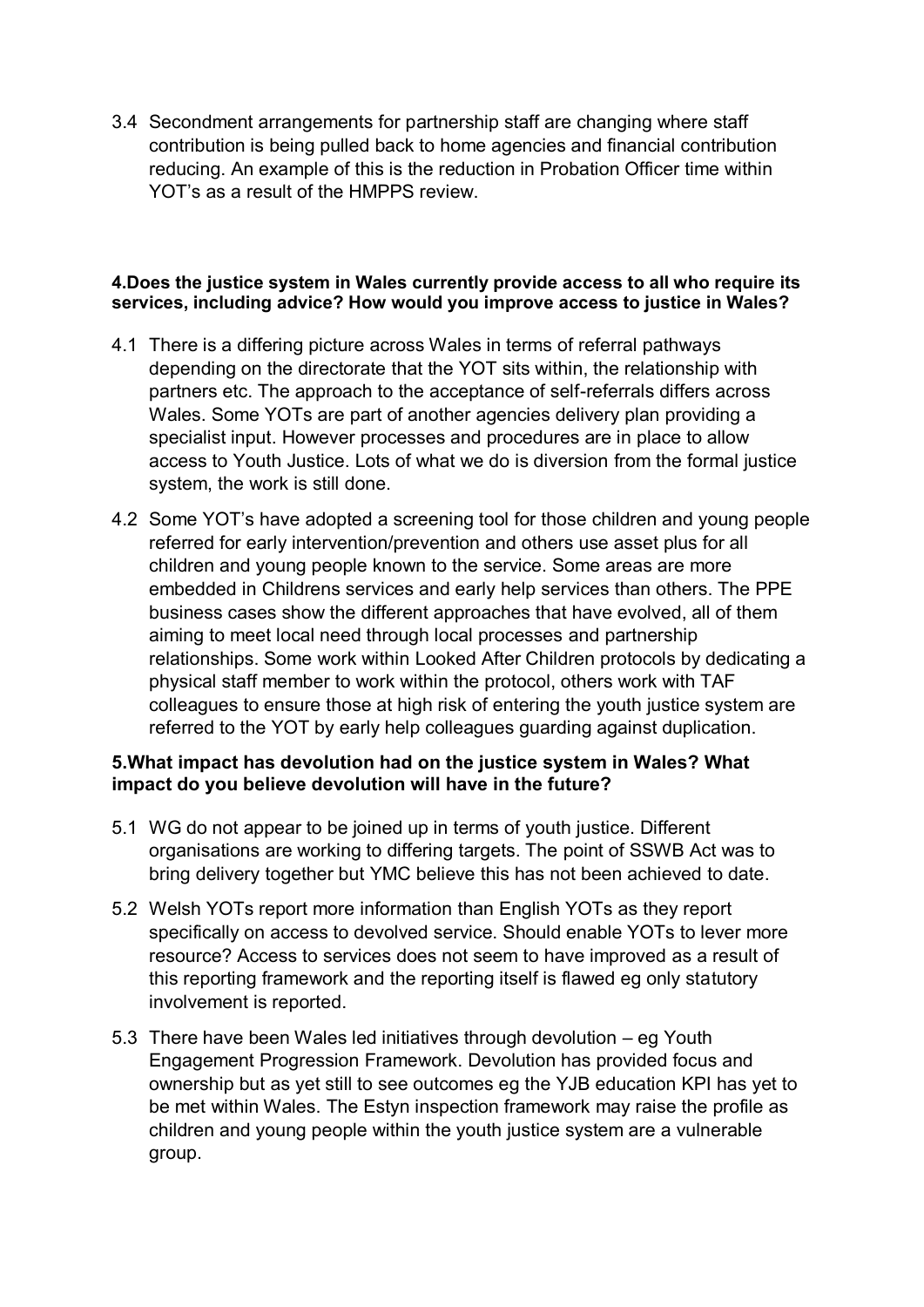- 5.4 There is some evidence of devolution working differently for children and young people in the youth justice system in Wales eg the additional resources for mental health. However it appears that there has been an unexpected negative impact as recruitment has been challenging for CAMHS as they have a limited pool to recruit from for any new posts.
- 5.5 Youth justice is not a devolved area.

## **6.Could local authority services in relation to justice and the local provision of legal advice be better organised and co-ordinated with policing, prosecution, courts, prisons and probation?**

- 6.1 Yes. Voluntary attendance by young people and not always at the police station can cause confusion and delay. Gwent recently took a snapshot of one month where delays in referral to the YOT were clearly evidenced. YMC are concerned that other agencies could be making decisions/ policies and procedures without any consultation with YOTs.
- 6.2 Young people have been attending court months after the commission of the offence as a result of postal summons. The children, young people, parents and victims do not benefit at all from such lengthy delays. There is growing evidence of delays across Wales.

**7.Are there changes that should be made to the capabilities and effectiveness of the ways in which the police, probation and prisons approach their tasks? What should be done to increase community safety, wellbeing and social cohesion and reduce crime? What can be learnt form other countries where rates of crime and imprisonment are lower?** 

- 7.1 Yes –YMC are of the opinion that the age of criminal responsibility could be higher with a welfare and family based approach taken through the courts. There are several models that can be used to evidence the potential reduction in offending by the use of such an approach in other countries.
- 7.2 Consideration could be given to the de-criminalisation of certain drugs this could go some way to dealing with eg "county lines".
- 7.3 There could be development of a tolerance policy and play policy for teenagers. The need to maintain and reinvest in youth services for effective outreach, not necessarily youth clubs but well-lit areas where young people can gather and feel safe.

**8. What impact is the divergence between Welsh and English law having upon sentencing? What impact do you foresee in the future? Should Wales implement a different approach to sentencing than England? If yes, what lessons can be learnt from other jurisdictions?**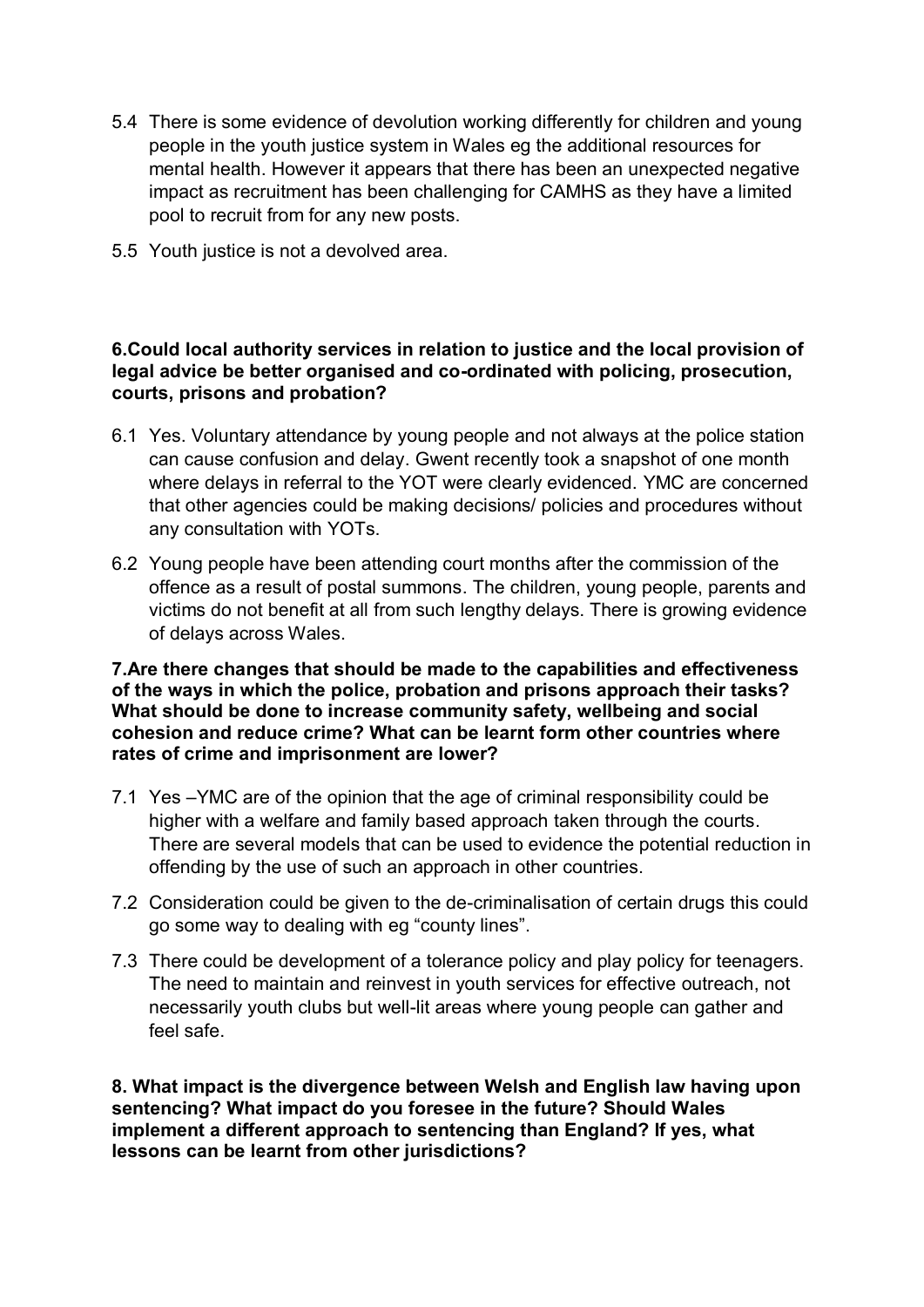- 8.1 The Social Services and Well-being (Wales) Act 2014 and Well-being of Future Generations (Wales) Act 2015 may be considered the most significant divergence between English and Welsh law relevant to YOS. In Wales these focus on prevention, early intervention, and listening and hearing the voice of the child could influence the way YOS and partners respond to young people who have offended/at risk of offending, as well as increasing the opportunities for diversion from court and/or inform a different presentation of information in court which could impact on sentencing. We adopt a children's rights based approach and see the 'Child First' which may differ from our colleagues in England. Similarly the person centred approach and 'doing with' children, young people and families to build resilience, provides the legislative backdrop to frame this way of working which is absent in England. The timing and reduction in first time entrants across Wales is evidence of the successful approach taken in Wales. An approach now being adopted in many English YOT's. YJB Wales has recently gathered evidence of this.
- 8.2 The additional contributor is the Welsh Language Act which could have the potential in some areas to delay proceedings where a child/young person elects to be 'dealt with' in Welsh, but translation facilities are not readily available.
- 8.3 YMC do not believe that Wales should adopt a different approach to sentencing than England, but do consider that there should be enough flexibility to adapt to Welsh needs if appropriate and ensure the child centred approach is observed and supported.

### **9. What are the capabilities in the justice system in Wales for responding to Brexit?**

- 9.1 YMC believe that for a number of YOTs where there are ports, (eg Swansea, Hollyhead and Pembroke) potential immigration issues could impact on the YOT, if a more robust approach to policing the borders is adopted. This could impact negatively on those YOT's which do not have the capacity to respond to a significant increase in work (increase in looked after children; translation services and other issues intrinsic to immigration).
- 9.2 Some YOTs are in receipt of various forms of European funding which supports core business. A reduction in this funding, would impact negatively on a range of functions especially those under the auspices of prevention which is the focus of intervention. The reduction of diversionary interventions could result in more young people being drawn into the criminal justice system.

## **10. What steps do you think need to be taken to facilitate positive change in the justice system in Wales?**

10.1YMC believe there needs to be continued emphasis on children and young people who have offended being recognised as 'children' as opposed to offenders. There is a need for the right structural governance and support to meet the distinct needs in Wales (eg Welsh Language Act and the 'active offer').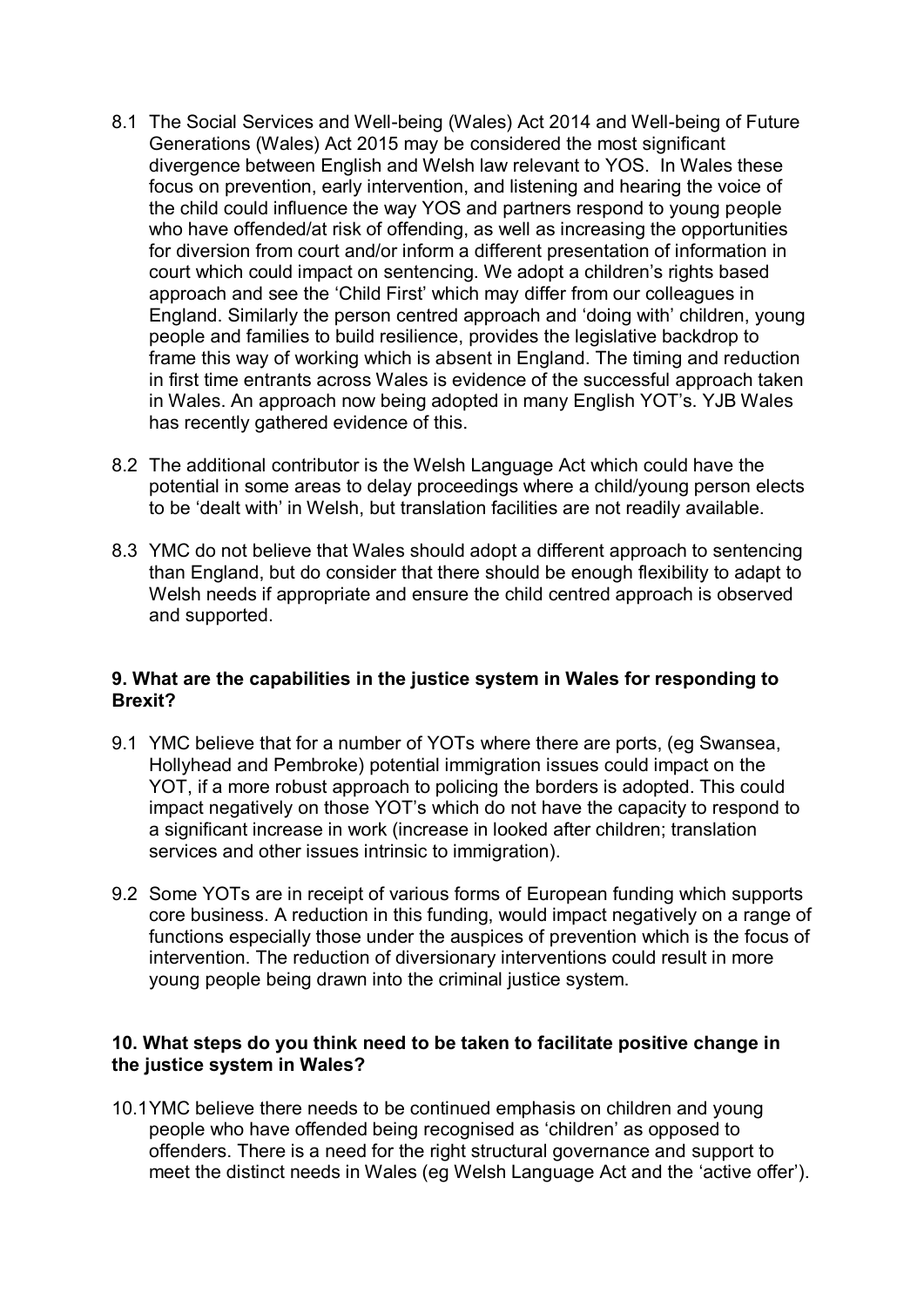- 10.2Rurality issues need full consideration (eg young people and their parents/carers being able to get to court within a reasonable time thus not negatively impacting on schooling or work commitments). The current work being undertaken to develop the 'blue print for reform of Youth Justice Services in Wales' provides a mechanism for doing this.
- 10.3Addressing the disparity in funding received by defence solicitors representing children and young people as compared to adults (as referenced in the Charlie Taylor report) is considered essential to ensure children and young people are given the same service as their adult counterparts.
- 10.4The introduction of bureau in Wales to deal with out of court disposals shows that criminal behaviour in children and young people can be meaningfully and appropriately addressed in ways other than prosecution (Out of Court Disposals thematic inspection 2018). This has impacted positively on reducing re-offending rates with the reoffending rate of pre-court work being far lower than statutory orders. In light of the legislation afore mentioned underpinning our work in Wales, YMC would wish to see more done to enhance the non-offending identity of children and young people - our future generation, and avoid where possible the damage to future lives intrinsic to criminal records. (All based on sound assessment and evidence based interventions).
- 10.5The thematic inspection of OOCD did highlight that national guidance is needed in relation to ensuring a consistent approach in relation to diversion from court, to ensure that all children and young people have similar opportunities, which in turn would ensure that measuring and comparing first time entrants across the country is meaningful.
- 10.6The recent introduction of a 'flexible funding' approach to many grant funds is considered by YMC as a serious risk to diversion and prevention work by YOTs at the current time. There is a significant risk that funds will be diverted from the PPE grant which largely supports the bureau and prevention work carried out by YOTs which YMC believe YOTs have the specialist knowledge and skills set to undertake this work which could be lost. Already Cardiff and the Vale of Glamorgan no longer take a regional approach to the grants but fortunately have maintained the regional commissioning of triage for diversion for this year.

### **11. How could the strength and sustainability of the legal sector in Wales be promoted? How could its contribution to the prosperity of Wales be optimised?**

**12. To what extent do current university curriculum and vocational and professional development courses reflect the law in Wales and the need to deal with the digital revolution and how should they be further developed?**